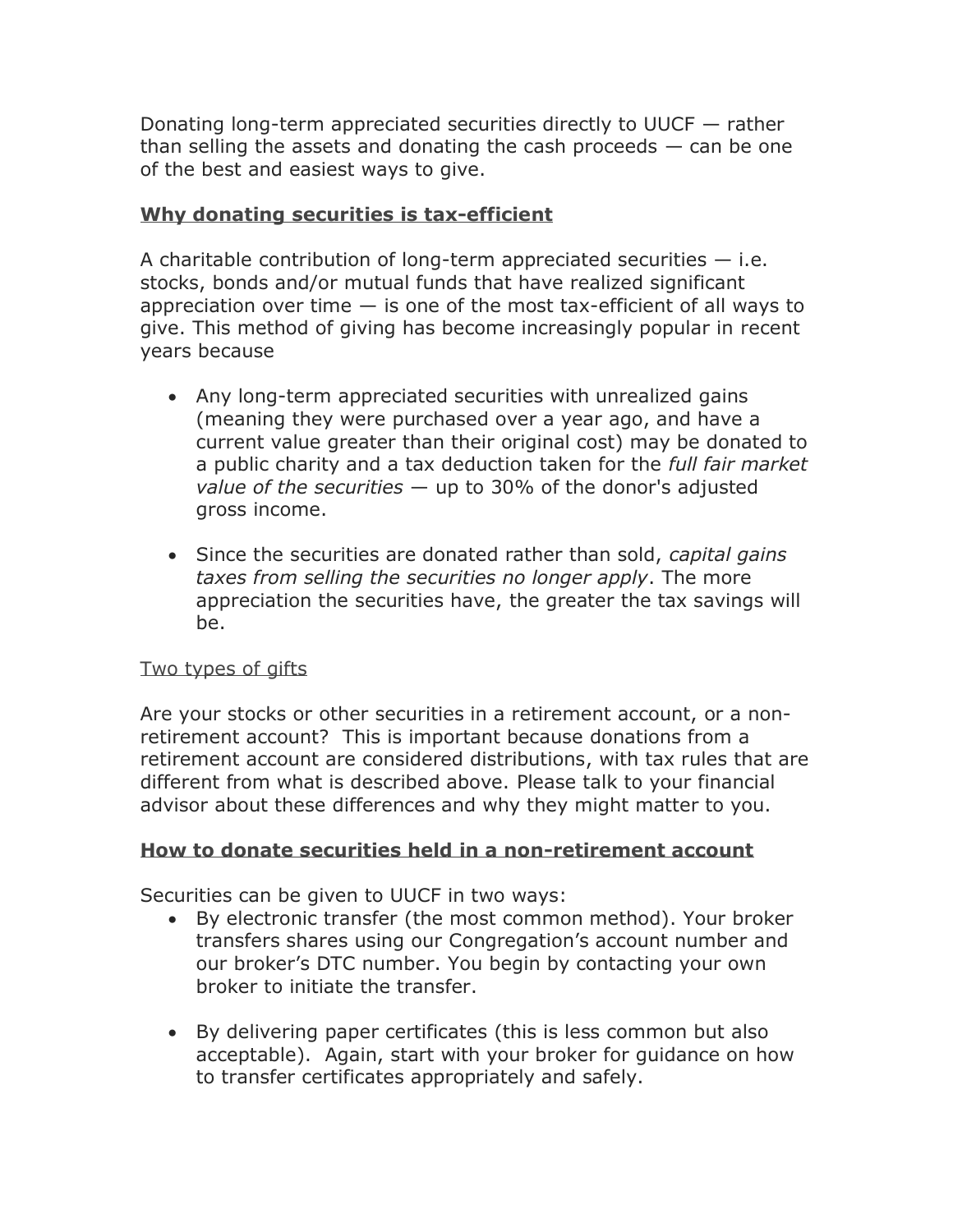# Where to send an electronic transfer

UUCF has a brokerage account with SEI Private Trust Company to receive stock transfers. We set it up through a Frederick firm, Turning Point Financial, where we have the advantage of extremely low transaction fees.

Information you will give your broker

- SEI Private Trust Company (through Turning Point Financial)
- DCT# 2663
- Account Number 742842 Unitarian Universalist Congregation of Frederick

# Also, *at the same time***,** contact UUCF

We ask you to communicate with the Congregation's treasurer, by email [treasurer@frederickuu.org,](mailto:treasurer@frederickuu.org) in person or by phone. This is an important step because an electronic transfer to SEI doesn't identify who is making the transfer. It shows how many shares of what stock from what broker, but not your name.

Let us know too the timing of your transfer and how you want your gift to be used. The options are:

- Operating Fund *(money for the current year's approved budget; the funds can be for a current or future pledge, or a gift without a pledge.)*
- Mortgage Reduction Fund *(money to pay down what we owe to the bank for building construction, including amount added in 2019 for HVAC replacement)*
- Capital Reserve Fund *(money for future building maintenance tasks that will cost more than can be paid for in annual budget)*
- New Initiatives Fund *(money for unique special projects that are designated by the Board of Trustees, in consultation with Rev. Carl and the donor.*
- *Endowment Fund (money to be invested once the balance is over \$10,000; investment proceeds will become revenue for operations.)*

If you are unsure of what option to choose, please discuss with Rev. Carl. It is a UUCF policy that all gifts other than to the Operating Fund are subject to approval by the Board of Trustees, which oversees all our financial affairs and assures that gifts are used to support the mission of the Congregation.